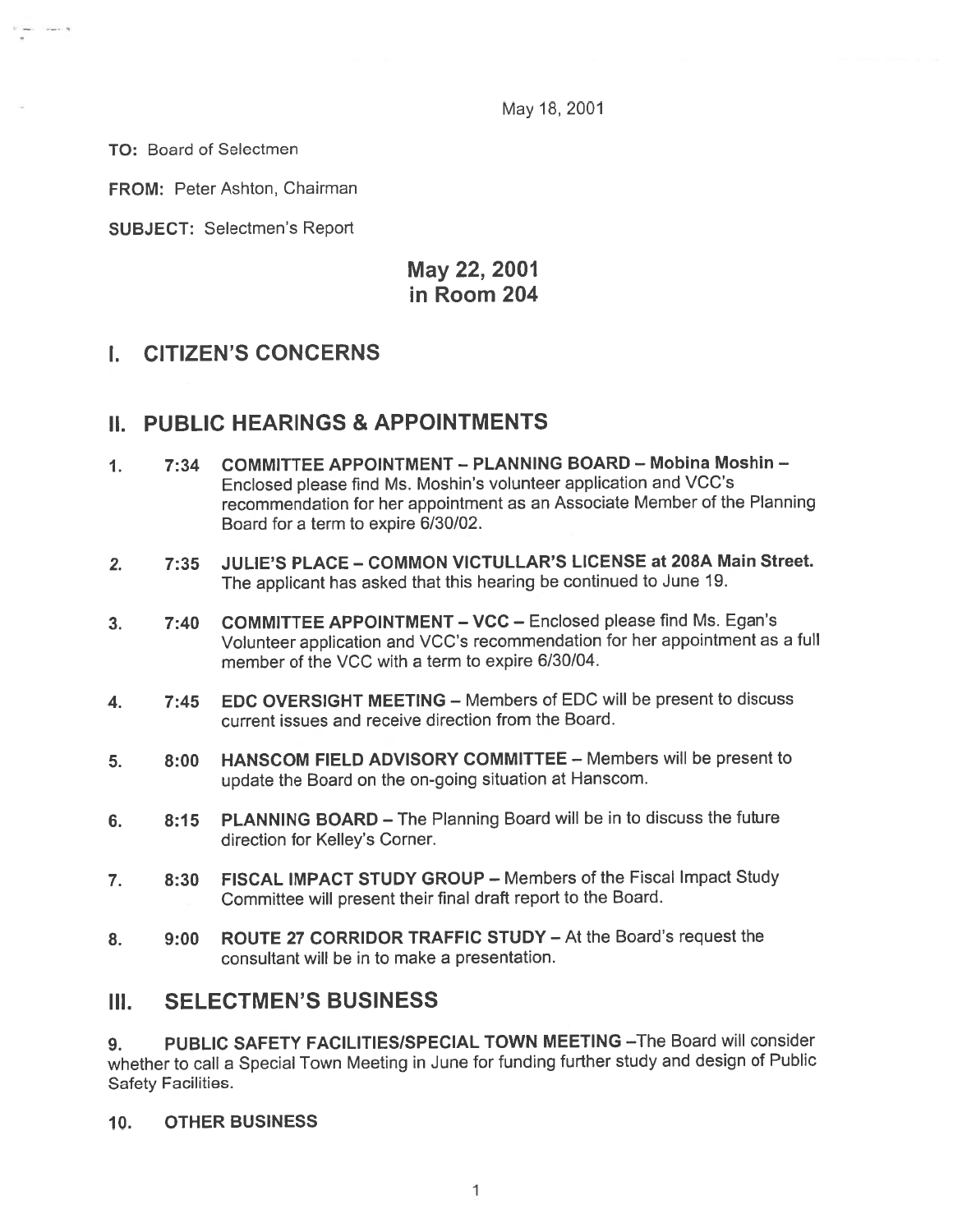# IV CONSENT AGENDA

11. ACCEPT MINUTES — Enclosed please find minutes of the March 15 and April 24, 2001 meetings for acceptance.

12. SITE PLAN SPECIAL PERMIT #02/23/01-375 — Enclosed please find the Draft decision prepared by the Building Commissioner for Board action.

13. COMMITTEE APPOINTMENT — Enclosed please find VCC's recommendation for appointment of Nancy Caplan as <sup>a</sup> Regular Member of the Arts Council for Board approval.

## V. TOWN MANAGER'S REPORT

14. Enclosed please find materials from the Police Chief relative to the latest "Alcohol Sting" operation for Board review.

## VI EXECUTIVE SESSION

#### ADDITIONAL INFORMATION

Enclosed <sup>p</sup>lease find additional correspondence that is strictly informational and requires no Board action.

#### FUTURE AGENDAS

To facilitate scheduling for interested parties, the following items are scheduled for discussion on future agendas. This IS NOT <sup>a</sup> complete Agenda.

#### June 5 - At the Memorial Library Meeting Room

Status Report FY01 Town Budget June 19 July 17 August 14 Sept. 11 & 25

#### GOALS 2001-2002

- 1. Resolution of on-going Labor Negotiations (Peter/Trey)
- 2. Improve Communication with Town Boards (Peter)
- 3. Towne Building Reuse (Walter/Dore')
- 4. ALG process be used for purpose of Budget Planning for FY02 (Peter/Trey)
- 5 Residential and Commercial Growth (Walter/Trey/Pam)
- 6. Open Space and Recreation Plan (Peter/Walter)
- 7. Health Insurance Trust Agreement (Peter)
- 8. HDC Bylaw Review (Dore'/Peter)
- 9. Decision on Pentamation Accounting System (Dore/Pam)
- 10. Process Planning for "Life after NESWC" (Pam)

#### FY 2000 GOALS carried forward

- 11. Public Safety Facility (Dore'/Trey)
- 12. Determine future of Vallencourt House <sup>17</sup> Woodbury Lane. (
- 13. Provide looking at salary levels in the organization, include liaison with Personnel Board (Trey /Peter)

revised 5115101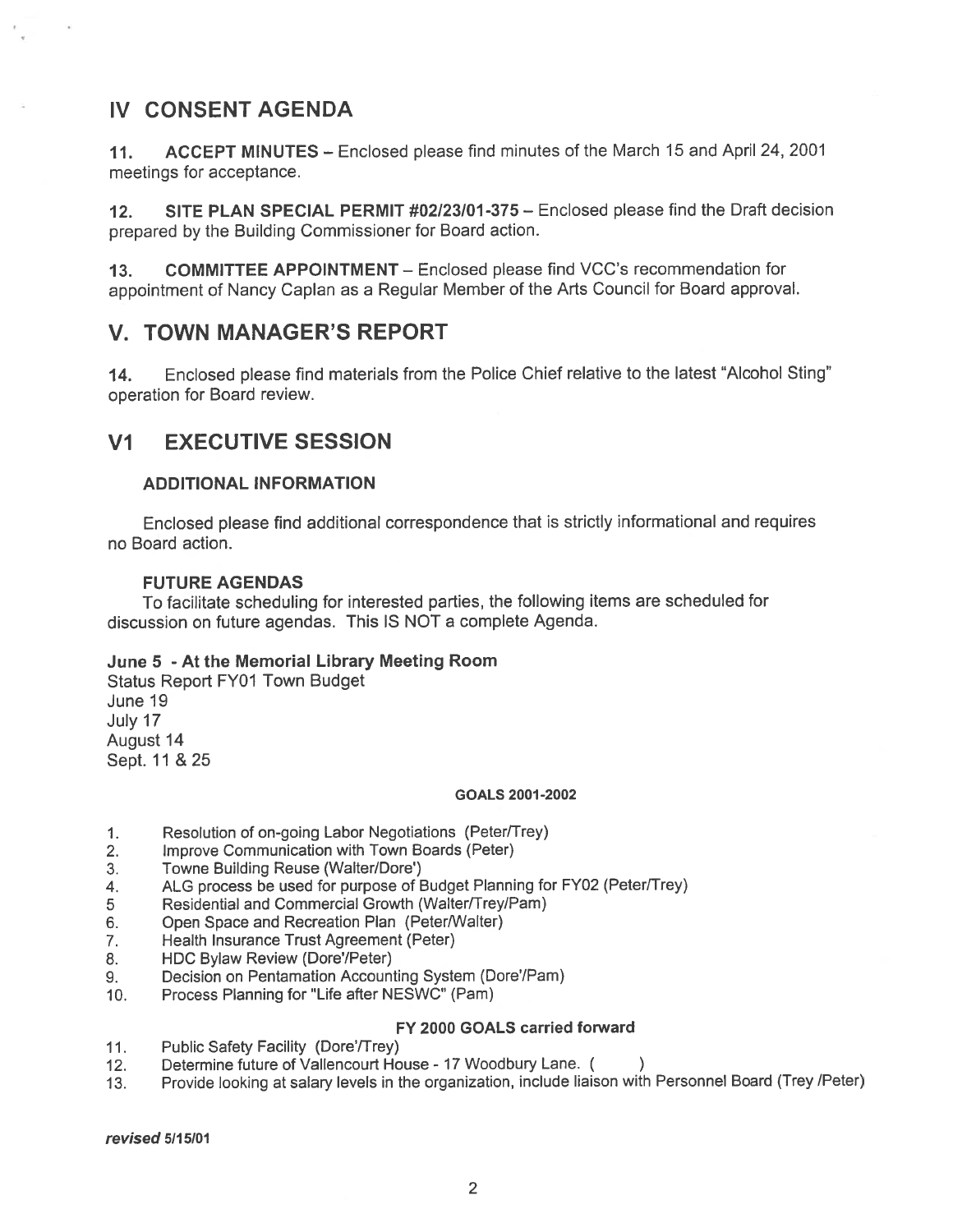## SELECTMEN'S MINUTES May 30, 2001

Present: Peter Ashton, Trey Shupert, F. Dore' Hunter, Walter Foster, Assistant Murray was present. Ms. Harting-Barrat was absent. The Meeting was not televised.

## CITIZEN'S CONCERNS

None Noted

# PUBLIC HEARINGS & APPOINTMENTS

### SELECTMEN'S BUSINESS

Robbins MILL — Peter advised the board concerning the DEP Response letter dated May 18, 2001. The Board discussed the issue.

Quail Ridge — Peter discussed the issues before the Board of Appeals situation. The Board discussed the issue.

Goals and Objectives — All agree<sup>d</sup> with the Goals and Objectives as developed by Peter.

# CONSENT AGENDA

## TOWN MANAGER'S REPORT

## EXECUTIVE SESSION

WALTER FOSTER - Moved to go into executive session to discuss litigation strategy to adjourn into the regular session to adjourn. TREY SHUPERT — Second. — Roll call taken all Ayes. Present: Peter Ashton,<br>
was present. Ms. Hartin<br>
None Noted<br> **PUBI**<br>
Robbins MILL – Peter as<br>
May 18, 2001. The Boar<br>
Quail Ridge – Peter dise<br>
Goals and Objectives –<br>
Peter.<br>
MALTER FOSTER - Me<br>
adjourn into the regular s

arten **Clerk**<br>1/3٥/٥

 $\cdots$  $\lim$  *William*  $\pi$ 

Special Selectmen's Meeting May 30, 2001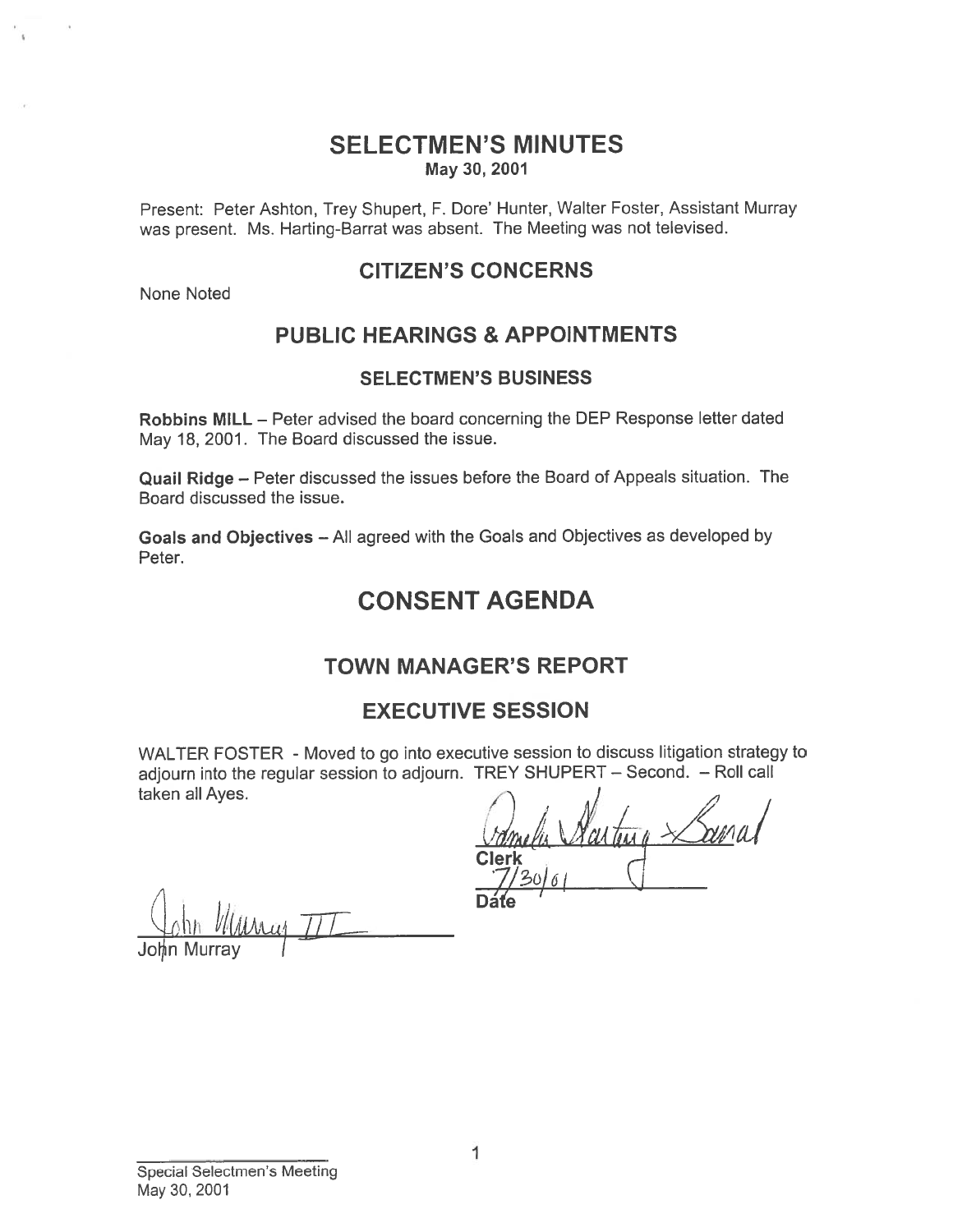# Selectmen's Minutes May 22, 2001 7:30 P.M.

Present: Peter Ashton, William Shupert, Pamela Harting-Barrat, F. Dote' Hunter, Walter Foster, Town Manager and his Assistant.

# CITIZEN'S CONCERNS

John Costello 119 Parker Street — Complaint about the Sewer project. He wanted to know who is managing the project and how was Roads was selected. Additionally, who will be the manager in the future? Staff is to answer in writing.

# PUBLIC HEARINGS & APPOINTMENTS

COMMITTEE APPOINTMENT — WALTER FOSTER — Moved to appoint Mobina Mohsin as an Associate member of the Planning Board with <sup>a</sup> term to expire 6/30/02 DORE' HUNTER — Second. UNANIMOUS VOTE

JULIE'S PLACE – DORE' HUNTER – Moved to continue to June  $19<sup>th</sup>$  at 7:35 P.M. WALTER FOSTER — Second. UNANIMOUS VOTE

COMMITTEE APPOINTMENT — DORE' HUNTER — Moved to appoint Ms. Egan to be <sup>a</sup> full member of the VCC with <sup>a</sup> Term to expire 6/30/04. WALTER FOSTER — Second. UNANIMOUS VOTE.

### EDC OVERSIGHT MEETING

Lauren Rosenzweig, the Chairman spoke about the direction they are taking and the projects that they are undertaking. Goals include an outreach to public and to the business community to increase more of <sup>a</sup> dialogue with them. They have developed <sup>a</sup> brochure and hope to <sup>g</sup>ive it to the Chamber and other businesses. They <sup>p</sup>lan to improve Town Partnerships and to review rules and Regulations in <sup>a</sup> town that can facilitate business and what they can do for the Town. Follow up on EDIC and Technology District issues. She wants to have Bill Mullin become <sup>a</sup> member and asked the Board to consider appointment.

Peter too felt optimistic at the State House and that we will ge<sup>t</sup> the Home Rule Petition.

Pam asked about Grace Property and its potential. They are zoned technology and that we need to be sure that it is flexible under the Brown Fields designation.

DORE' HUNTER — Moved to appoint William Mullin as <sup>a</sup> member of EDC. TREY SHUPERT — Second. UNANIMOUS VOTE.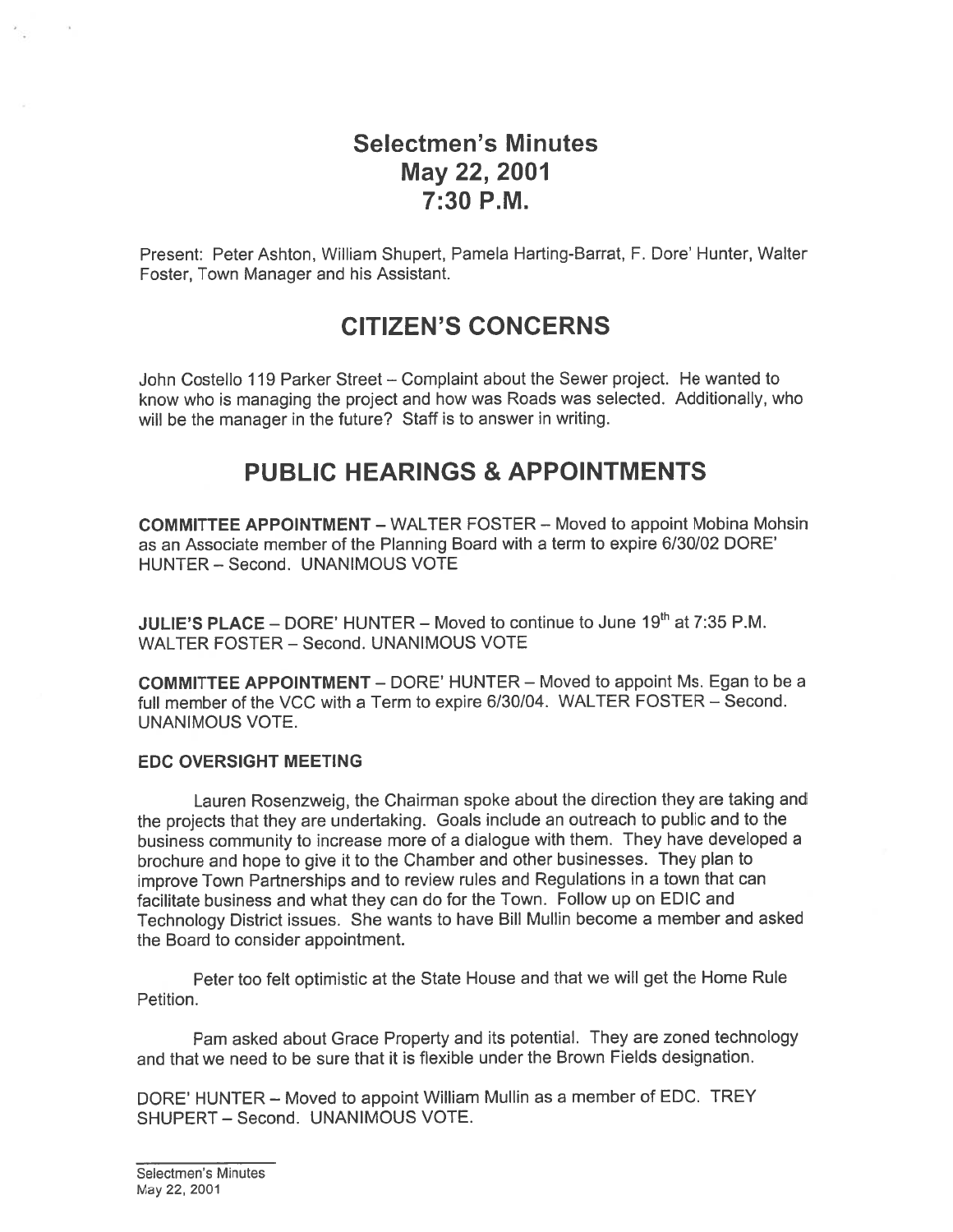Peter suggested holding <sup>a</sup> forum in the Fall could be helpful for businesses and residents.

Josh Chetnin asked that the Board of Selectmen be involved in returning the tax rate to <sup>a</sup> single one.

### HANSCOM FIELD ADVISORY COMMISSION

Mr. Rippere said that Acton doesn't have <sup>a</sup> vote but finds it interesting. He asked if Acton wants to have <sup>a</sup> position. Peter spoke about regional cooperation and if we should join in or stay away. They are looking for guidance from Rick. Should we become involved? He said the tape shows it as minority against, but the airlines feel they have <sup>a</sup> good client base at Hanscom. Acton should look for and participate in <sup>a</sup> regional Transportation Study perhaps as an outshoot for EDC. He doesn't think we should join in the law suits at this time. The current environmental guidelines limit the number of flights. His advice is Acton stay out of it. Peter agreed particularly staying out of the lawsuit. He too spoke about the regional Transportation study. It is said the State was to fund this study

#### PLANNING BOARD

Patrick Halm asked for direction on the Kelley's Corner zoning. He asked whether they should proceed or wait. Peter agreed with the tremendous amount of work that went into the study over the years. Peter feels it does make sense to step back, but there are still some things that could be done. And to do some of the aesthetic things that are not too controversial.

Trey wanted to see the Planning Board to take <sup>a</sup> break.

Dore' agreed they should give it a rest and use energies elsewhere where needed.

Walter felt <sup>a</sup> regrouping makes some sense, but would not want to drop it with all the work that went it to it. He felt more outreach needed to be done.

A resident of Nadine Road spoke about proposal. He felt that there were <sup>a</sup> number of good things in the Articles. He feels that it could work and they needed to keep up the work. He urged that they not just set aside the Articles.

Lynn Albert asked if things could be done in the interim such as esthetic <sup>p</sup>lantings etc. until the zoning was modified.

FISCAL IMPACT STUDY GROUP — John Prendiville and Jack Reetz gave an overview of their report. The Board asked several questions and thanked them for their work in preparing this study. Walter and Peer note that it does not include costs outside those already in the budget or projected budgets such as traffic mitigation costs, as one example. Peter noted the child multiplier does not include impact of new births in town. Dore' noted that this model is as good as the data in it.

Charlie Kadlec thanked them for the hard data to answer some of the questions. He asked if this is something the Board of Selectmen may adopt as the basis of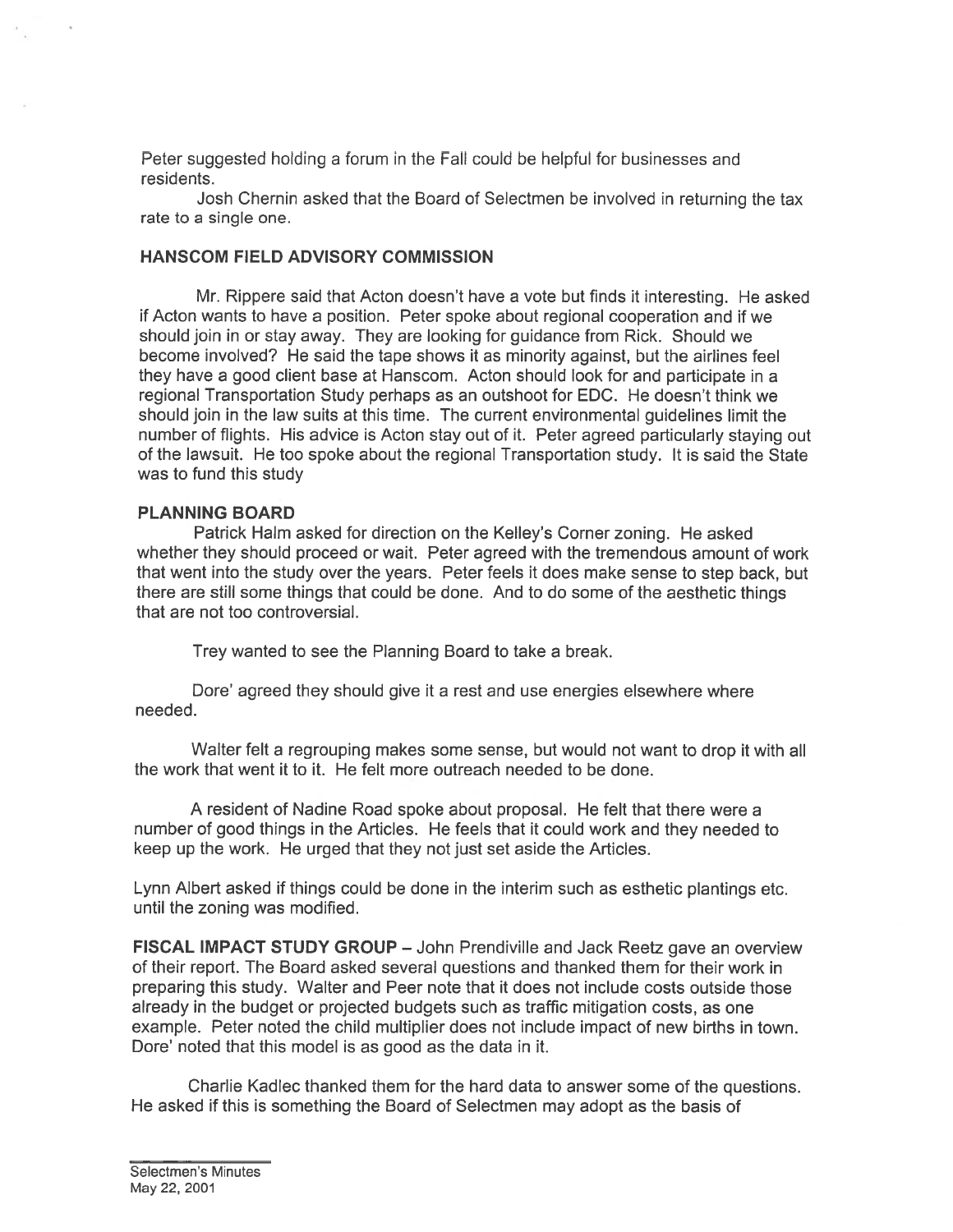presenting information. He wanted to use this model as an official model. Peter replied that the Fincom has adopted this as their official Model. Lauren Rosenzweig — Thanked them for this data and time spen<sup>t</sup> preparing it. She asked if there were anyway to measure the stickiness factor, how long homeowners stay. Jack noted he tried but let it go. Reetz and Prendiville strongly recommend that the EDO fiscal impact model, as modified by the Finance Committee (5 year projections), be accepted by the Town as the replacement for the EDO fiscal impact model, June 1998

ROUTE 27 CORRIDOR TRAFFIC STUDY — Ed Gardner of the Transportation Advisory Committee noted that they have worked with Planning, Engineering and VHB as <sup>a</sup> team for the 27 Study. The final comments are due by May 31st. Heidi explained how they performed the information gathering. They developed a Needs assessment. Have had several public meetings with interested parties/residents.

Bonnie Geithner spoke about workshops she attended and found that some of the ideas are not there. She then commented on how hard it is to cross the street to ge<sup>t</sup> her mail. The Board offered to write <sup>a</sup> letter to the Post Office to see about putting mailboxes on her side of street.

# SELECTMEN'S BUSINESS

PUBLIC SAFETY FACILITIES/SPECIAL TOWN MEETING - Peter noted we have no money to go forward with the Public Safety Facility. First issue is about the money and the date. Don Johnson was asked how much money would be needed to move forward in order to ge<sup>t</sup> to schematic design to ge<sup>t</sup> <sup>a</sup> stand alone fire station and to evaluate the three existing as well as the structural condition of the police station. He feels \$150,000 would be needed. Peter noted that the field house is available on June 18<sup>th</sup>, which is the best date to accommodate all parties. Funding was discussed and whether or not to use Free Cash or Stabilization Fund. Dore' wanted to go for Free Cash as it is easier to vote and felt we should continue to maintain the Stabilization Fund.

Pam noted she is concerned with the attendance at town meeting in June.

Charlie Kadlec spoke about issues and the Steering Committee felt we have to do something before the end of the year. The Stabilization Fund use could give more time. He said the short notice would be <sup>a</sup> problem. He recommended that we not have <sup>a</sup> June town meeting.

Ken Sundberg felt we needed to move forward and they could review the numbers in the task force. He felt free cash could be used. He felt the word will go out and we needed to ge<sup>t</sup> this business taken care of and we need professional help.

Ann Chang is on the communication task force and they need to make the decision so they can ge<sup>t</sup> the word out. She asked if it where <sup>a</sup> single article town meeting. She felt that Free Cash is the only way to accomplish this.

DORE' HUNTER — Moved to set <sup>a</sup> Special Town Meeting at 7:00 on June 18 at the field house for the purpose of raising \$150,000 for professional services with article